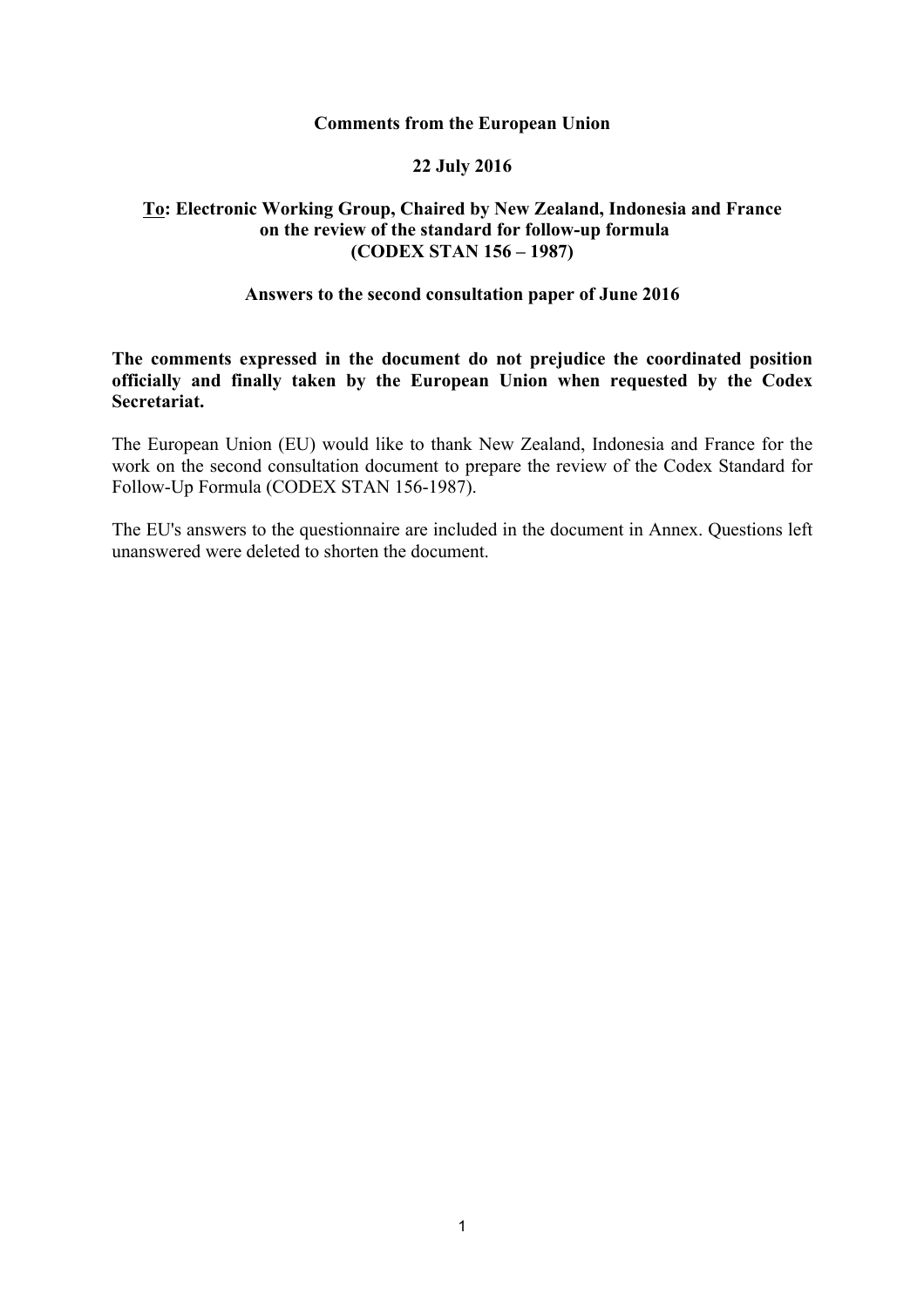Annex

# REVIEW OF THE STANDARD FOR FOLLOW-UP FORMULA (CODEX STAN 156-1987) (Chaired by New Zealand and co-chaired by Indonesia and France)

# Second Consultation Paper Submitters Response Form

# June 2016

# Name of Member Country/Organisation: **EUROPEAN UNION**

# **ESSENTIAL COMPOSITION OF FOLLOW-UP FORMULA FOR OLDER INFANTS (6-12 MONTHS)**

**Protein**

| <b>Protein</b>                                                                                                                                                                                                                                                                                                                                                                                                                                                                                                                                                                                                                                                                                                                                                                                                                                                                                             |                                   |                                  |                  |                 |
|------------------------------------------------------------------------------------------------------------------------------------------------------------------------------------------------------------------------------------------------------------------------------------------------------------------------------------------------------------------------------------------------------------------------------------------------------------------------------------------------------------------------------------------------------------------------------------------------------------------------------------------------------------------------------------------------------------------------------------------------------------------------------------------------------------------------------------------------------------------------------------------------------------|-----------------------------------|----------------------------------|------------------|-----------------|
| No agreement was reached on the establishment of a minimum or maximum protein value. Please provide                                                                                                                                                                                                                                                                                                                                                                                                                                                                                                                                                                                                                                                                                                                                                                                                        |                                   |                                  |                  |                 |
| scientific rationale to support your preferred value:                                                                                                                                                                                                                                                                                                                                                                                                                                                                                                                                                                                                                                                                                                                                                                                                                                                      |                                   |                                  |                  |                 |
| <b>Protein</b><br><b>Unit</b>                                                                                                                                                                                                                                                                                                                                                                                                                                                                                                                                                                                                                                                                                                                                                                                                                                                                              |                                   | <b>Maximum</b>                   |                  | <b>GUL</b>      |
| g/100 kcal                                                                                                                                                                                                                                                                                                                                                                                                                                                                                                                                                                                                                                                                                                                                                                                                                                                                                                 | <b>Minimum</b><br>[1.8] or [1.65] | $[3.5]$ or $[3.0]$ or $[2.5]$    |                  |                 |
| g/100 kJ                                                                                                                                                                                                                                                                                                                                                                                                                                                                                                                                                                                                                                                                                                                                                                                                                                                                                                   | $[0.43]$ or $[0.39]$              | $[0.84]$ or $[0.72]$ or $[0.60]$ |                  |                 |
| <b>Minimum</b>                                                                                                                                                                                                                                                                                                                                                                                                                                                                                                                                                                                                                                                                                                                                                                                                                                                                                             |                                   |                                  |                  |                 |
| $\boxtimes$ Codex Infant Formula standard                                                                                                                                                                                                                                                                                                                                                                                                                                                                                                                                                                                                                                                                                                                                                                                                                                                                  |                                   |                                  |                  |                 |
| 1.8 g /100 kcal                                                                                                                                                                                                                                                                                                                                                                                                                                                                                                                                                                                                                                                                                                                                                                                                                                                                                            |                                   | 1.65 g /100 kcal                 |                  |                 |
| 0.43 g /100 kJ                                                                                                                                                                                                                                                                                                                                                                                                                                                                                                                                                                                                                                                                                                                                                                                                                                                                                             |                                   | 0.39 g /100 kJ                   |                  |                 |
| Answer: The EU continues to agree with the proposal to set the minimum protein content of milk based<br>follow-up formula at 1,8 g/100 kcal, in line with the European Food Safety Authority (EFSA)'s<br>recommendations <sup>1</sup> , the recently revised EU rules for infant formula and follow-on formula (Regulation (EU)<br>$2016/1272$ ) and the CODEX Infant Formula Standard (CODEX STAN 72-1981).<br>The EU confirms that EFSA has been requested to advise on the safety and suitability of a follow-on<br>formula based on cow's milk intact protein with a protein content of at least 1.61 g/100 kcal. The EU<br>agrees with the proposal of the Chairs to postpone discussions on this point until the results of the EFSA's<br>assessment are published. EFSA's advice is expected by 31 October 2016 and the EU will be able to<br>provide further feedback on this matter at CCNFSDU38. |                                   |                                  |                  |                 |
| <b>Maximum</b>                                                                                                                                                                                                                                                                                                                                                                                                                                                                                                                                                                                                                                                                                                                                                                                                                                                                                             |                                   |                                  |                  |                 |
|                                                                                                                                                                                                                                                                                                                                                                                                                                                                                                                                                                                                                                                                                                                                                                                                                                                                                                            | Codex IF std                      |                                  | <b>EFSA</b><br>⊠ |                 |
| 3.5 g /100 kcal                                                                                                                                                                                                                                                                                                                                                                                                                                                                                                                                                                                                                                                                                                                                                                                                                                                                                            | 3.0 g /100 kcal                   |                                  |                  | 2.5 g /100 kcal |
| 0.84 g /100 kJ                                                                                                                                                                                                                                                                                                                                                                                                                                                                                                                                                                                                                                                                                                                                                                                                                                                                                             | 0.72 g /100 kJ                    |                                  |                  | 0.60 g /100 kJ  |
| Answer: The EU continues to support the proposal to lower the maximum protein amount of milk-based<br>follow-up formulae to 2,5 g/100 kcal and of other formulae to 2,8 g/100 kcal, in line with the advice of<br>EFSA and the recently revised EU rules.                                                                                                                                                                                                                                                                                                                                                                                                                                                                                                                                                                                                                                                  |                                   |                                  |                  |                 |

 $1$  EFSA, 2014. Scientific Opinion on the essential composition of infant and follow-on formulae. EFSA Journal 2014;12(7):3760,

http://www.efsa.europa.eu/sites/default/files/scientific\_output/files/main\_documents/3760.pdf

<sup>&</sup>lt;sup>2</sup> http://eur-lex.europa.eu/legal-content/EN/TXT/PDF/?uri=CELEX:32016R0127&rid=1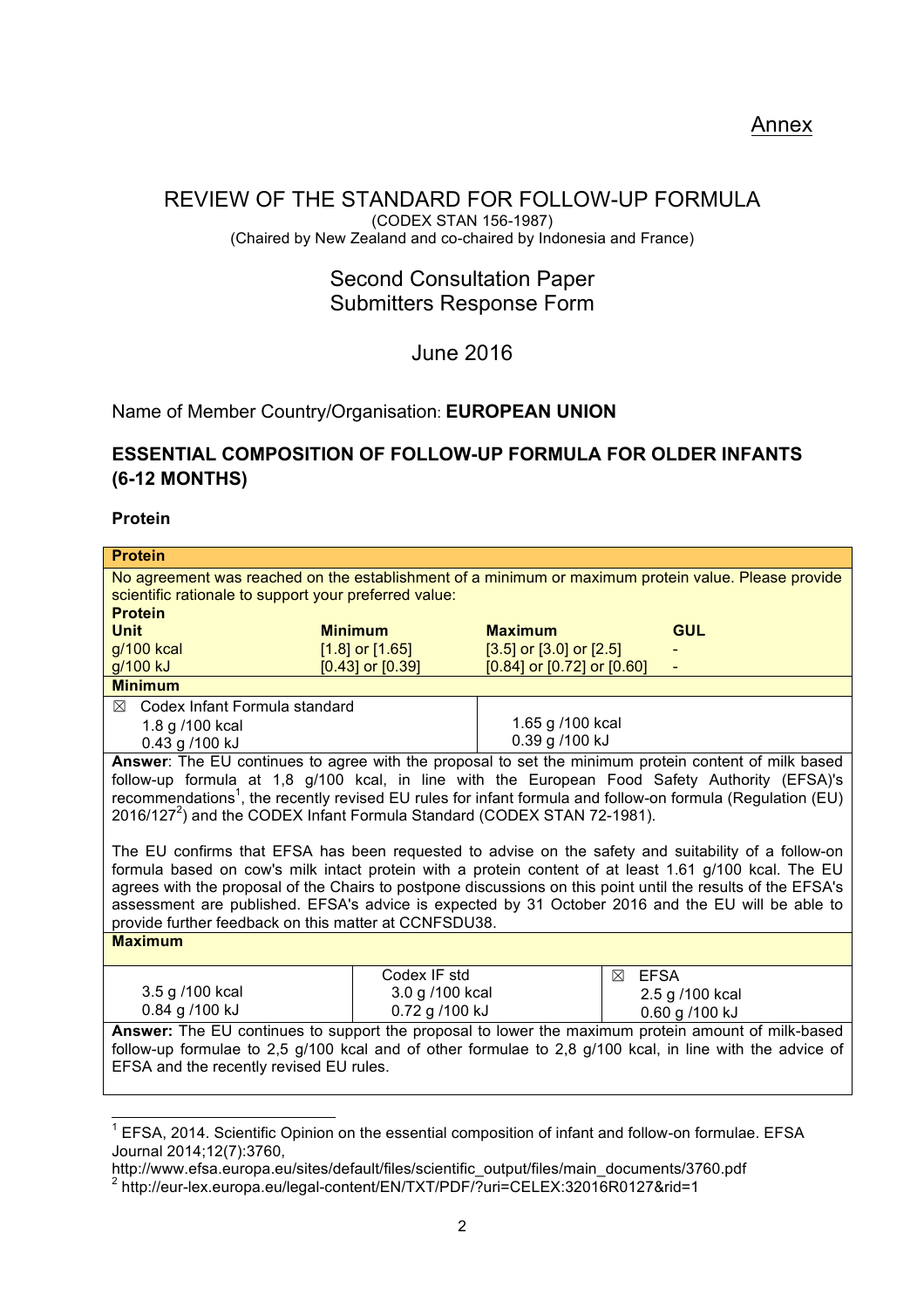The EU remains unconvinced by the arguments in favour of keeping the maximum amount at 3 g/100 kcal and recalls that there is no evidence of a physiological need for protein intakes at amounts of 3 g/100 kcal in infancy, and protein intakes of infants are generally well above the requirements.

#### **Footnote 3**

Refers to the requirements of essential and semi-essential amino acids in follow-up formula:<br><sup>3)</sup>For an equal energy value the formula must contain an available quantity of each essential and semiessential amino acid at least equal to that contained in the reference protein (breast milk as defined in Annex I); nevertheless for calculation purposes the concentrations of tyrosine and phenylalanine may be added together and the concentrations of methionine and cysteine may be added together. At present the draft standard does not contain an Annex I, please indicate whether you support inserting

Annex I of the Codex Standard for Infant Formula of if you consider that further work is required.

 $\boxtimes$  insert Annex I (or refer) to the Codex Standard for Infant Formula review the levels contained within the Codex Standard for Infant Formula.

**Answer:** The EU agrees that the same reference protein (i.e. breast milk) should be used for the composition of Follow-Up Formula for older infants and Infant Formula and is therefore in favour of ensuring consistency with the values laid down in Annex I of the Codex Infant Formula Standard.

In this context, it should be noted that the amino acid reference pattern laid down in the recently revised EU legislation (Regulation (EU) 2016/127) was recommended by EFSA in its opinion of 2014 and is based on the analysis of indispensable and conditionally indispensable amino acids in human milk by the Scientific Committee for Food (SCF) of 2003<sup>3</sup>, which is also in line with the values of the Codex Infant Formula Standard. A recent meta-analysis of 26 studies<sup>4</sup> which investigated the total amino acid profile in human milk closely corroborated the amounts of indispensable and conditionally indispensable amino acids in human milk determined by the SCF.

**On the question of how to present the amino acid pattern**: the EU considers that the content of Annex I of the Codex Infant Formula Standard should be duplicated in an Annex to the Follow-Up Formula Standard. This approach, which has already been followed in all cases where nutrient composition requirements for Follow-Up Formula for older infants were copied from the Infant Formula Standard, ensures that the revised Standard on Follow-Up Formula is a stand-alone document of easy accessibility for all interested parties.

**On footnote 2 (conversion factor for soy protein)**: the EU considers that CCNFSDU will need to take a decision on the conversion factor for soy protein and reflect on the suggestion by CCMAS (to request FAO/WHO to convene an expert panel to review available literature for protein conversion factors). In this context, however, the EU would like to note that if a different conversion factor is ultimately adopted for soy protein, the recommendations for a higher protein content of soy formula are not anymore valid given that the higher values implicitly take into account a lower protein utilisation from soy. Adjustments would therefore be needed (both in the Follow-Up Formula and in the Infant Formula Standard). In this context, the EU recalls that EFSA's recommendation to retain a single conversion factor of 6,25, was mainly based on practical considerations.

#### **Footnote 6**

The majority of the eWG supported retaining elements of footnote 6.

[ 6)Follow-up formula based on non-hydrolysed **intact** milk protein containing [less than 2 1.65 to 1.8 g protein/100 kcal] and follow-up [formula based on hydrolysed protein [containing less than 2.25 g protein/100 kcal] should be clinically evaluated

Regarding formulas based on **hydrolysed** protein, please state whether you think that all, or only those containing less than [2.25 g/100 kcal] should be clinically evaluated.

| $\boxtimes$ All formulas based on hydrolysed protein | Formulas based on hydrolysed protein           |
|------------------------------------------------------|------------------------------------------------|
| should be clinically evaluated                       | containing less than 2.25 g/100 kcal should be |
|                                                      | clinically evaluated                           |

**Answer:** As noted in previous occasions, the EU would support introducing a requirement for clinical evaluation for all formulae based on hydrolysed protein, in line with the requirements in EU legislation (Regulation (EU) 2016/127) and the advice of EFSA.

<sup>&</sup>lt;sup>3</sup> SCF (Scientific Committee on Food), 2003b. Report of the Scientific Committee on Food on the revision of essential requirements of infant formulae and follow-on formulae. Available online: http://ec.europa.eu/food/fs/sc/scf/out199\_en.pdf<br><sup>4</sup> Zhang Z, Adelman A, Rai D, Boettcher J and Lőnnerdal B, 2013. Amino acid profiles in term and

preterm human milk through lactation: A systematic review. Nutrients, 5, 4800-4821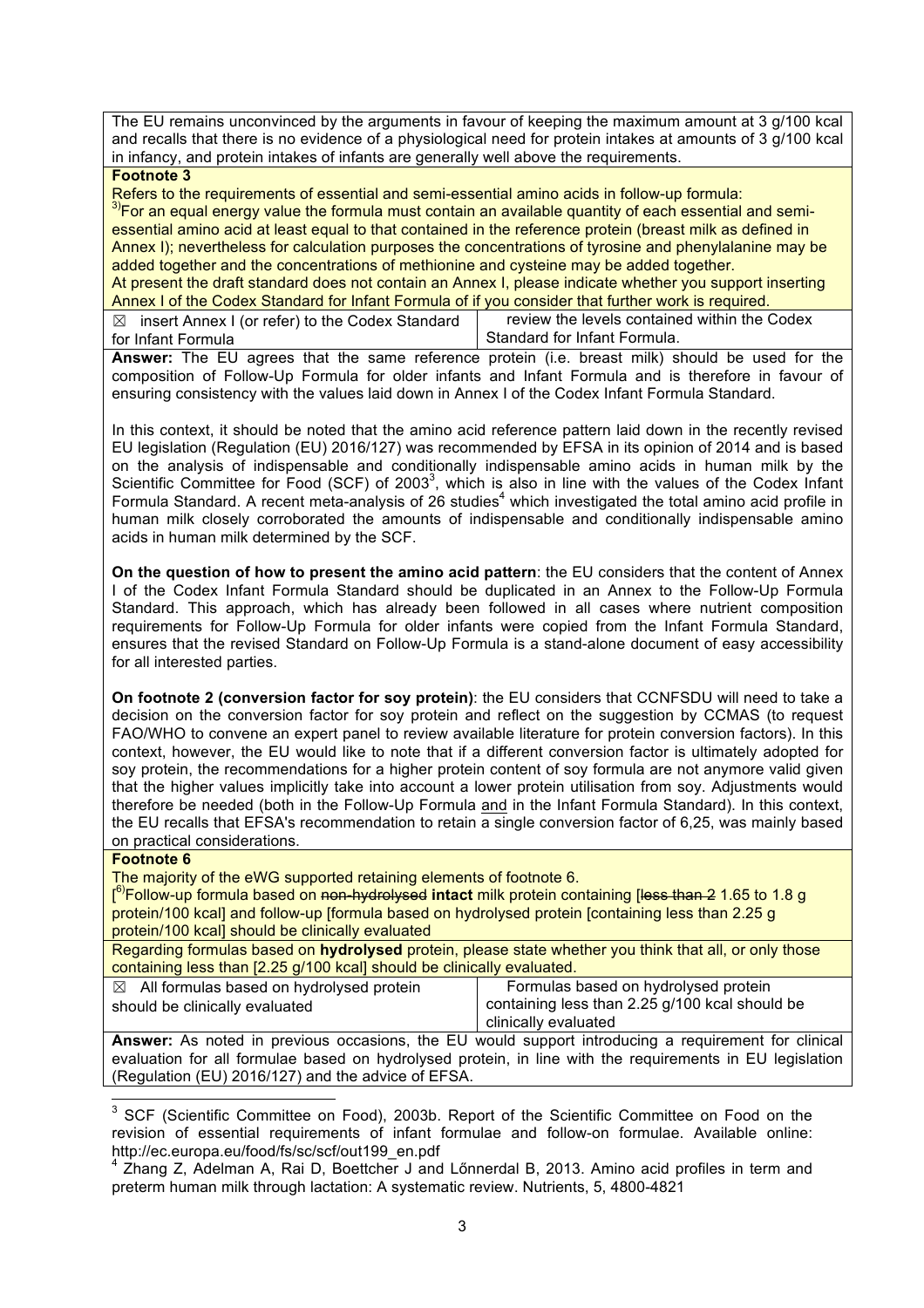Regarding formulas based on **intact/non-hydrolysed** protein please note that your responses to these questions do not imply that you support a minimum of 1.8 g/100 kcal or 1.65 g/100 kcal. They will be used to refine the wording in square brackets if the eWG cannot come to agreement on a minimum value.

Please state whether you support the proposal to amend the reference these types of formulas to **intact milk protein**.

| $\Box$ intact milk protein | non-hydrolysed milk protein |
|----------------------------|-----------------------------|
|----------------------------|-----------------------------|

**Answer:** The EU does not have strong views on this issue. Regardless of the final choice, it is important to ensure consistency with the Infant Formula Standard, which currently refers to "non-hydrolysed" milk protein.

Regardless of the minimum protein level agreed to in Section 3.1, do you think that clinical evaluation would be required for any formulas based on intact/non-hydrolysed milk protein?

| Yes, all formulas containing  | Yes, all formulas containing  | no requirements for clinical  |
|-------------------------------|-------------------------------|-------------------------------|
| 1.65-1.8 $g/100$ kcal require | 1.65-2.0 $g/100$ kcal require | evaluation of non-hydrolysed  |
| clinically evaluation         | clinically evaluation         | formulas would be required at |
|                               |                               | 1.65-1.8 g/100 kcal           |

**Answer:** As noted in previous occasions, the EU is of the view that there is no need to keep the requirement for clinical evaluation of formulae based on intact milk protein with a content higher than 1,8 g/100 kcal. This change was introduced in the EU by Regulation (EU) 2016/127 and is based on EFSA's advice that scientific data is now sufficient to prove the safety and suitability of all formulae manufactured from intact milk protein at these amounts.

The EU reserves the right to answer to the Chair's question on formulae with a protein content of less than 1,8 g/100 kcal after the publication of EFSA's scientific advice on the safety and suitability of a follow-on formula based on cow's milk intact protein with a protein content of at least 1.61 g/100 kcal. If the formula under evaluation is considered to be safe and suitable, EFSA has been specifically asked to advise whether a level of at least 1,61 g/100 kcal would be applicable to all follow-on formulae. If this is not the case, EFSA is asked to advise on the specific criteria that need to be satisfied for the safety and suitability of such formulae to be demonstrated.

**If** the eWG and Committee supported adoption of a minimum of 1.65 g/100 kcal for formula based on intact/non-hydrolysed milk protein, do you support the recommendation that the minimum protein level which requires clinical evaluation is placed in the footnote, rather than in the table? See **Error! Reference source not found.** above

| Yes | No. |
|-----|-----|
|-----|-----|

**Answer:** The EU does not have strong views on this issue. Regardless of the final choice, it is important to ensure consistency with the Infant Formula Standard, which currently takes a different approach (the lowest protein level allowed under the requirement of clinical evaluation is spelled out in the text and not in a footnote).

# **Vitamin K**

| <b>Vitamin K</b>                                                                                                                                                  |                |                          |            |
|-------------------------------------------------------------------------------------------------------------------------------------------------------------------|----------------|--------------------------|------------|
| The Chairs propose that the following drafting of vitamin K requirements for follow-up formula for<br>older infants is recommended for adoption by the Committee: |                |                          |            |
| <b>Vitamin K</b><br><b>Unit</b>                                                                                                                                   | <b>Minimum</b> | <b>Maximum</b>           | <b>GUL</b> |
| mg/100 kcal                                                                                                                                                       | 4              | $\overline{\phantom{0}}$ | 27         |
| mg/100 kJ                                                                                                                                                         |                | $\overline{\phantom{0}}$ | 6.5        |

**Answer:** At this stage, the EU continues to support the value recommended by EFSA of 1 µg/100 kcal, which is based on generally accepted vitamin K requirements for infants and is the one set in Regulation (EU) 2016/127.

The EU is open to further discuss the issue in CCNFSDU38 together with the other pending questions related to the composition of Follow-Up Formulae for older infants.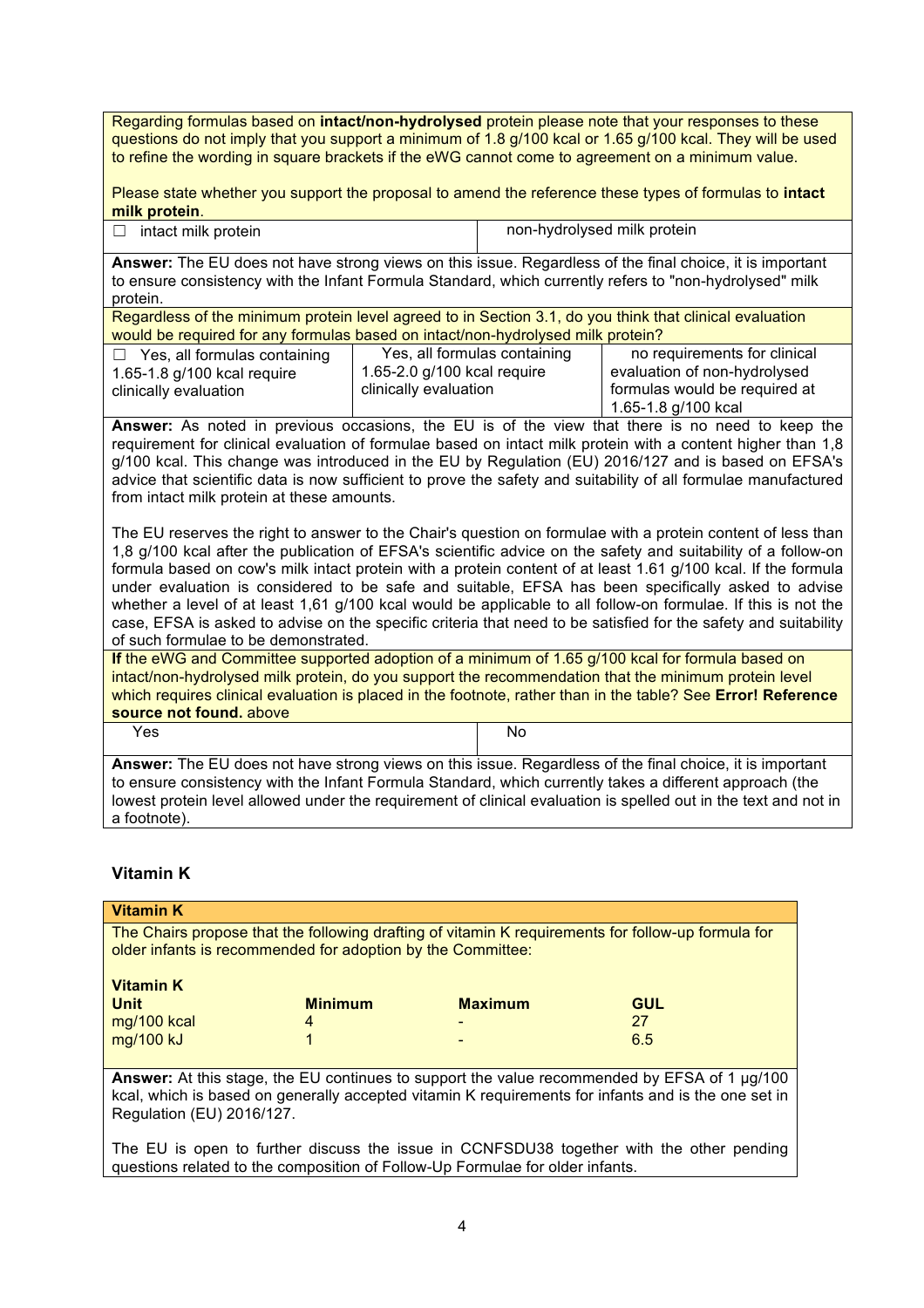**Vitamin C**

| <b>Vitamin C</b>                                                                                                 |                  |        |                |            |  |
|------------------------------------------------------------------------------------------------------------------|------------------|--------|----------------|------------|--|
| No eWG consensus was reached on the establishment of a minimum vitamin C value. Based on the eWG                 |                  |        |                |            |  |
| responses, please provide rationale to support your preferred value in square brackets:                          |                  |        |                |            |  |
| Vitamin C <sup>15)</sup>                                                                                         |                  |        |                |            |  |
| <b>Unit</b>                                                                                                      | <b>Minimum</b>   |        | <b>Maximum</b> | <b>GUL</b> |  |
| mg/100 kcal                                                                                                      | $[10]$           | [4]    |                | $70^{16}$  |  |
| mg/100 kJ                                                                                                        | $[2.5]$          | [0.96] |                | $17^{16}$  |  |
| <sup>15)</sup> expressed as ascorbic acid                                                                        |                  |        |                |            |  |
| <sup>16)</sup> This GUL has been set to account for possible high losses over shelf-life in liquid formulas; for |                  |        |                |            |  |
| powdered products lower upper levels should be aimed for.                                                        |                  |        |                |            |  |
| <b>Minimum levels</b>                                                                                            |                  |        |                |            |  |
| $\Box$ Codex IF Standard                                                                                         | $\boxtimes$ EFSA |        |                |            |  |
| 10 mg/100 kcal                                                                                                   |                  |        | 4 mg/100 kcal  |            |  |
| 2.5 mg/100 kJ<br>0.96 kJ/100 kcal                                                                                |                  |        |                |            |  |
| Taking a precautionary approach and aligned with<br>Based on vitamin C requirement levels established            |                  |        |                |            |  |
| the Codex Infant Formula Standard<br>by EFSA, taking into account that complementary                             |                  |        |                |            |  |
| foods are consumed from six months.                                                                              |                  |        |                |            |  |
| Answer: At this stage, the EU continues to support the value recommended by EFSA, which is based on              |                  |        |                |            |  |
| vitamin C requirements of infants and is the one set in Regulation (EU) 2016/127. The EU is open to              |                  |        |                |            |  |

further discuss the issue in CCNFSDU38 together with the other pending questions related to the composition of Follow-Up Formulae for older infants. In this context, the EU would like to note that considerations on the loss of vitamin C during shelf life are not relevant to the discussion on setting a minimum vitamin C amount in the Codex Standard (the same

concerns would exist irrespective of what minimum amount is set), but rather to how wide should the range for vitamin C be. In this context, the EU notes that the GUL of 70 mg/100 kcal is sufficiently high, in any case, to establish a broad range for vitamin C that would allow operators to respect the minimum requirements.

## **Zinc**

**Zinc**

Based on the views of the eWG and evidence provided, the Chairs propose the following drafting of zinc requirements for follow-up formula for older infants is recommended for adoption by the Committee **Zinc**

| <b>Unit</b>                                                                                                         | <b>Minimum</b> | <b>Maximum</b>           | <b>GUL</b> |
|---------------------------------------------------------------------------------------------------------------------|----------------|--------------------------|------------|
| $mg/100$ kcal                                                                                                       | 0.5            | $\overline{\phantom{0}}$ | 1.5        |
| $mg/100$ kJ                                                                                                         | 0.12           | $\sim$                   | 0.36       |
| $\frac{20}{20}$ For Follow-up formula based on soy protein isolate a minimum value of 0.75 mg/100 kcal (0.18 mg/100 |                |                          |            |
| kJ                                                                                                                  |                |                          |            |

**Answer:** At this stage, the EU continues to support the GUL of 1 mg/100 kcal which is laid down in Regulation (EU) 2016/127 and would avoid intakes in excess of the existing UL set by EFSA for young children (assuming an energy intake from formula of 700 kcal/day). Taking into account that, as confirmed by the ISDI report, there is no loss of zinc in the finished product over shelf life, the range 0,5-1 seems sufficient to ensure flexibility to food business operators and to take into account analytical variability without compromising on food safety.

The EU is open to further discuss the issue in CCNFSDU38 together with the other pending questions related to the composition of Follow-Up Formulae for older infants.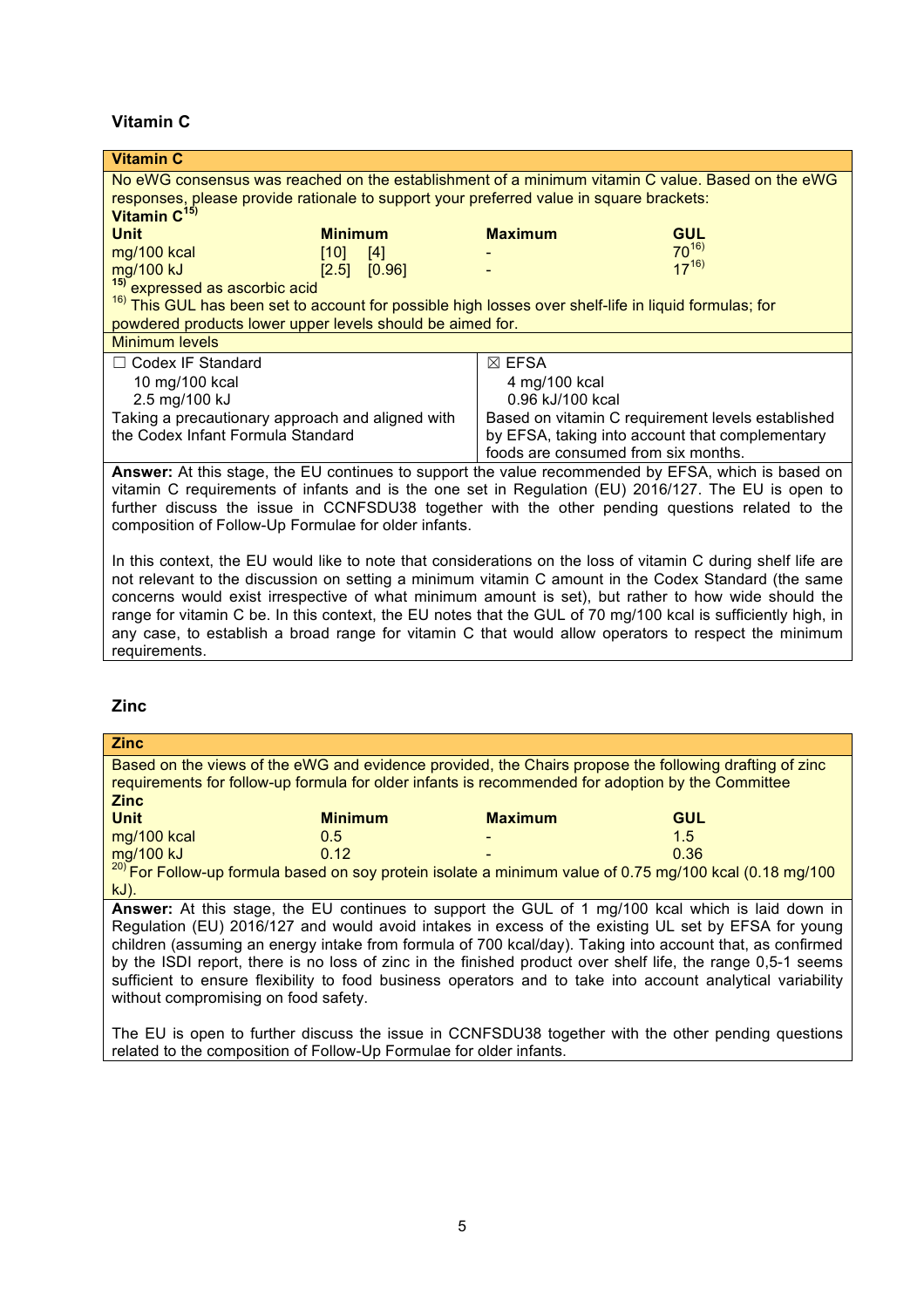# **Optional Ingredients: DHA**

| Docosahexaenoic acid (DHA)                                                                                                                                                                                                                                                                                                                                                                           |                  |                |                                                                                                                                                                                                                                                                                                                                                                                                                                                                                                                                                             |  |
|------------------------------------------------------------------------------------------------------------------------------------------------------------------------------------------------------------------------------------------------------------------------------------------------------------------------------------------------------------------------------------------------------|------------------|----------------|-------------------------------------------------------------------------------------------------------------------------------------------------------------------------------------------------------------------------------------------------------------------------------------------------------------------------------------------------------------------------------------------------------------------------------------------------------------------------------------------------------------------------------------------------------------|--|
| No consensus was reached on the need for a minimum level, as a compromise could you accept that a<br>for the optional addition of DHA at their discretion.<br>Docosahexaenoic acid <sup>21)</sup>                                                                                                                                                                                                    |                  |                | statement is included in the footnote stating that national authorities can establish minimum requirements                                                                                                                                                                                                                                                                                                                                                                                                                                                  |  |
| <b>Unit</b>                                                                                                                                                                                                                                                                                                                                                                                          | <b>Minimum</b>   | <b>Maximum</b> | <b>GUL</b>                                                                                                                                                                                                                                                                                                                                                                                                                                                                                                                                                  |  |
| % fatty acids<br>should reach at least the same concentration as DHA. The content of eicosapentaenoic acid (20:5 n-3),<br>which can occur in sources of LC-PUFA, should not exceed the content of docosahexaenoic acid.<br>the nutritional needs.                                                                                                                                                    | $[-]$ or $[0.3]$ |                | 0.5<br><sup>21)</sup> If docosahexaenoic acid (22:6 n-3) is added to follow-up formula, arachidonic acid (20:4 n-6) contents<br>Competent national and/or regional authorities may deviate from the above conditions, as appropriate for                                                                                                                                                                                                                                                                                                                    |  |
| <b>Yes</b>                                                                                                                                                                                                                                                                                                                                                                                           |                  | No             |                                                                                                                                                                                                                                                                                                                                                                                                                                                                                                                                                             |  |
| Answer: In CCNFSDU37, the EU considered it prudent to require the mandatory addition of DHA to<br>Follow-Up Formulae for older infants in amounts similar to those in breast milk. In the first round of<br>consultations for the 2016 eWG, the EU was in favour of establishing a minimum DHA amount even in<br>case of voluntary additions, in order to ensure the significance of such additions. |                  |                |                                                                                                                                                                                                                                                                                                                                                                                                                                                                                                                                                             |  |
|                                                                                                                                                                                                                                                                                                                                                                                                      |                  |                | The EU takes note of the new proposal to specify in a footnote that discretion is left to national/regional<br>authorities on the setting of minimum levels for DHA addition, and considers that the issue should be<br>further discussed in CCNFSDU38. If CCNFSDU agrees that flexibility can be left to national/regional<br>authorities in setting minimum levels for DHA addition, the EU would respectfully ask that the footnote is<br>drafted in a way that it recognizes also the flexibility of national/regional authorities to require mandatory |  |

addition of DHA.

#### **Optional Ingredients: L(+) lactic acid producing cultures**

## **Optional addition L(+) lactic acid producing cultures**

[3.3.2.4 Only L(+) lactic acid producing cultures may be used]

Several eWG members noted there are two purposes for the addition of L(+) lactic acid producing cultures referring to both the acidification of formula and supplementation with probiotics.

Please indicate if you consider that the sub-Section 3.3.2.4 (Optional ingredients) should refer to one, or both types of addition.

| $\Box$ Two purposes: acidification of | $\Box$ For the purpose of acidification $\Box$ For the purpose of |                               |
|---------------------------------------|-------------------------------------------------------------------|-------------------------------|
| formula and supplementation           | of formula only. Contains                                         | supplementing with probiotics |
| with probiotics                       | minimal amounts of viable                                         | only                          |
|                                       | bacteria.                                                         |                               |

**Answer:** It is the EU's understanding that while "probiotics" (i.e. live micro-organisms) are added to a product with the intention for the live micro-organisms to reach the host and confer to the host an alleged health benefit, lactic acid producing cultures are added to a formula with the intention to acidify it (a technological purpose), regardless of whether the final product contains live micro-organisms or not. The fact that some manufacturers consider consumption of acidified (via lactic acid producing cultures) formulae as beneficial to consumers should not lead to confusion on the technological purpose of the cultures addition.

The EU is of the view that the text under section 3.3.2.4 was added to the Infant Formula Standard with the intention to exclusively cover this type of addition for "technological purposes". The EU considers that for the sake of consistency, the same approach should be followed in the Follow-Up Formula Standard.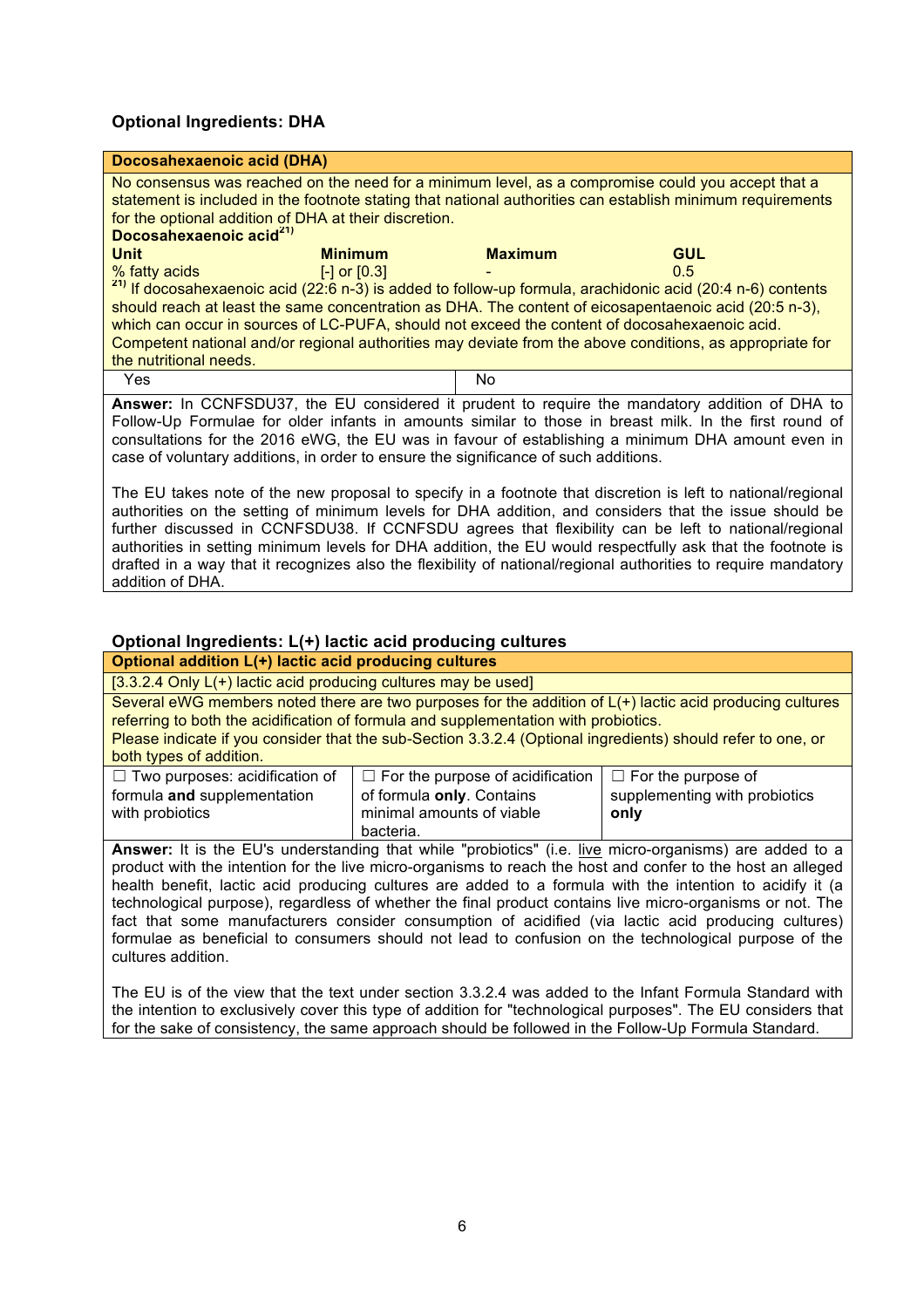# **ESSENTIAL COMPOSITION OF FOLLOW-UP FORMULA FOR OLDER YOUNG CHILDREN (12-36 MONTHS)**

# **Proposed approach**

#### **Mandatory (core) composition**

Do you support the approach taken for determining the mandatory (core) composition, as well as identifying those nutrients requiring specific compositional parameters, that is :

- Evidence to support nutritional issues for young children of global concern;
- Contribution to the overall nutritional quality/integrity of the product;
- The contribution of key nutrients from cows milk for equivalence; and
- The strength of committee support for including in the core composition.

**Answer***:* On 31 March 2016, the European Commission adopted its report on young-child formulae (in CODEX language, "follow-up formula for young children") $<sup>5</sup>$ . The report was the conclusion of an analysis</sup> that included one market study, two scientific opinions from EFSA and in-depth consultations with Member States and interested parties. In the report, the Commission provided a detailed picture of the market of young-child formulae and identified a number of issues related to these products in the EU. It concluded that, on the basis of the information available, there is no need to lay down specific requirements for young-child formulae, given that the correct and complete application of the general framework of EU food law seems sufficient to adequately regulate them.

The report's conclusions are based on the EU situation (both with respect to the market for these products and the legal framework applicable to them) and the EU continues to see the merits of regulating these products in the Codex Standard on Follow-Up Formula, taking into account the differences between the situation in the EU and globally. As noted in previous meetings of CCNFSDU as well as in previous consultations of the eWG, the EU sees with favour the structured approach proposed by the Chairs (mandatory (core) composition + flexibility for national/regional authorities to establish additional mandatory requirements + possibility for operators to add nutrients voluntarily under certain conditions). The EU has also sympathy for the four principles identified in the consultation paper.

The EU would however like to take this opportunity to make more detailed comments on some elements of the approach presented by the Chairs, given that it did not submit comments on the first consultation paper of the eWG 2016.

**On the number of mandatory requirements:** the EU finds the Chairs' proposals as too prescriptive. Considering the increased consumption of other foods in the diet of young children, it does not seem necessary to require Follow-Up Formula for young children to comply with the long list of nutrient compositional requirements described in the consultation paper. The EU would like to recall in this context that the principle of "less prescription" was identified by the eWG in 2015 and supported by CCNFSDU37.

Taking into account regional variability with respect to nutrients of concerns, the EU continues to consider that the main focus of the Standard should be on those nutrients whose consumption is inadequate on a global scale (as noted by the eWG Chairs in the past, "*Iron is most consistently found to be inadequate in the diets of this age group (…);The quality of dietary fat and availability of the omega-3 fatty acids (particularly ALA and DHA) has been reported as inadequate in many countries").* The EU has also sympathy for the proposal to regulate sugar levels, and to ensure that the product contains adequate amounts of important nutrients contained in cow's milk such as calcium, riboflavin and vitamin B12 (taking into account that Follow-Up Formulae for young children tend to be consumed in replacement of cows' milk in the diet of young children). The EU is finally open to listen to scientific arguments proving that vitamin C addition is necessary in Follow-Up Formulae for young children to improve iron absorption.

On the contrary, the EU does not consider it necessary to include in the mandatory (core) composition of Follow-Up Formula for young children requirements on energy and carbohydrate (provided that sugars are regulated), protein, fat (provided that the quality of dietary fat and availability of omega-3 fatty acids

 <sup>5</sup> COM(2016) 169 final, Report From the Commission to the European Parliament and the Council on young child formulae, http://eur-lex.europa.eu/legalcontent/EN/TXT/PDF/?uri=CELEX:52016DC0169&from=EN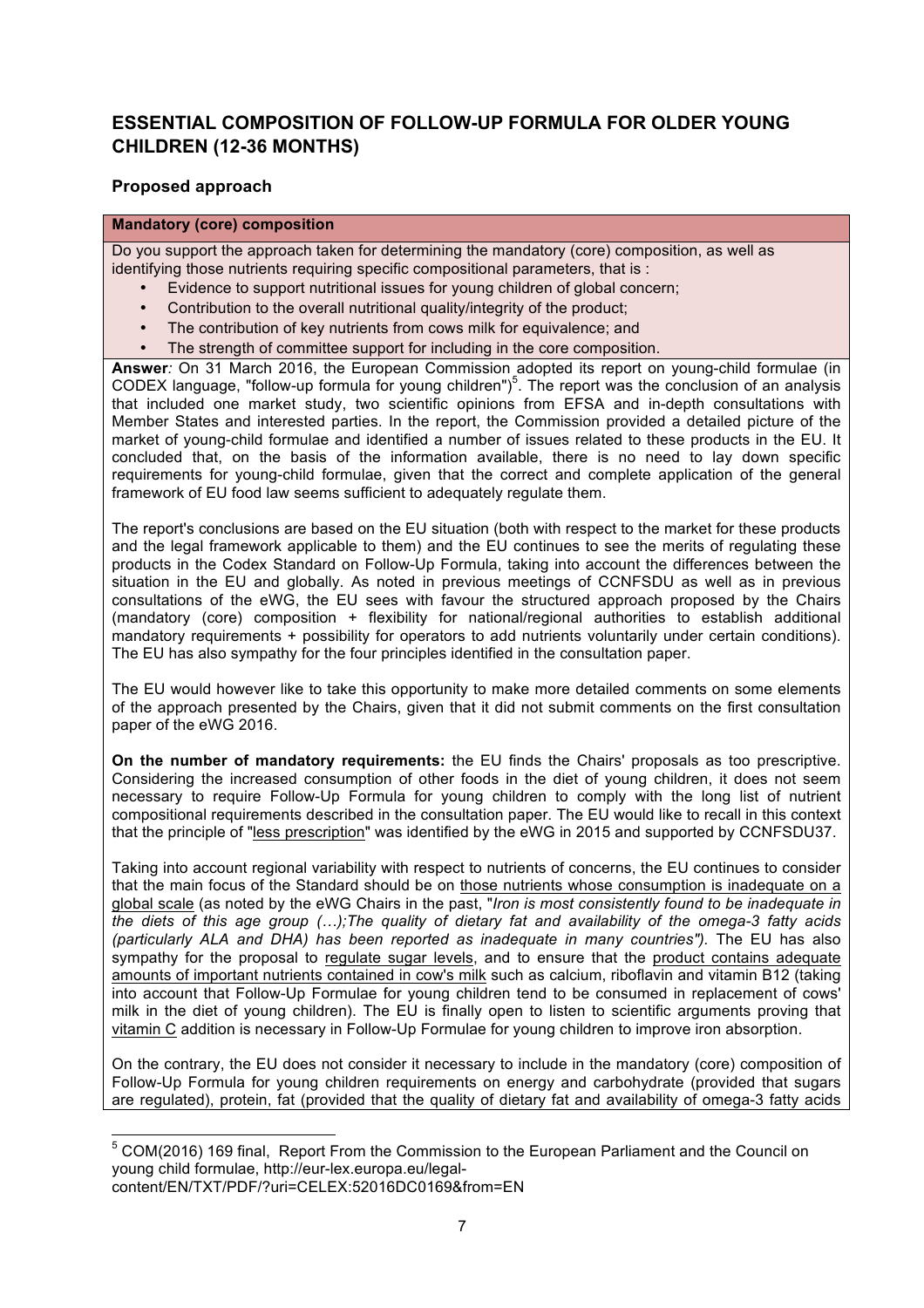are regulated), Vitamin A, Vitamin D (unless it is confirmed that it is a critical nutrient globally), Zinc and Sodium. The EU is particularly unconvinced by these proposed inclusions taking into account that, in any case, CCNFSDU37 agreed to the principle of "flexibility" for national/regional authorities (flexibility to add other nutrients to the mandatory (core) composition at national/regional level to meet specific nutritional needs).

**On the levels of different mandatory nutrients:** the EU has taken note of the difficulties of the eWG in finding an agreement on the levels that should be prescribed for different nutrients in the composition of Follow-Up Formula for young children.

The EU would like to recall that, since the beginning of the revision of the Standard, it has consistently argued in favour of a pragmatic approach and warned CCNFSDU of the difficulties that can arise when trying to use purely scientific considerations to justify compositional requirements for Follow-Up Formula for young children: any such effort is confronted with the necessity to make a series of assumptions (e.g. on the amount of the product consumed), which would transform the requirements into theoretical values hardly corresponding to the market reality (taking into account the differences in consumption patterns among CODEX Members or among young children of different age). In this context it should be recalled that in 2014, when asked, EFSA did not propose any compositional requirements for follow-up formula for young children.

The EU considers that two principles could constitute the basis for such pragmatic, flexible approach:

- as noted by EFSA in its scientific opinion of 2014, "*formulae consumed during the first year of life can continue to be used by young children";*
- cows' milk consumption is generally recommended for young children, although differences sometimes exist in food based dietary guidelines on whether full fat or semi-skimmed milk should be given.

Taking the above principles into account, for the nutrients in the mandatory (core) composition that are not present or present at very low amounts in cows' milk (e.g. iron), the minimum and max/GUL levels of Follow-Up Formula for older infants could be duplicated as such for Follow-Up Formula for young children. For the nutrients in the mandatory (core) composition naturally present in cow's milk (e.g. calcium) the minimum level could be set at the minimum laid down in the Standard for Follow-Up Formula for older infants, while the maximum/GUL could be set at the highest of two values: the maximum/GUL allowed for follow-up formula for older infants or the level of presence in cow's milk (the highest between full fat and semi-skimmed milk to ensure maximum flexibility in ranges). Specific comments on trans fats and sugars are provided in the dedicated answer boxes below.

**On the additional nutrients that national/regional authorities could decide to include in the mandatory (core) composition at national/regional level**: the EU is of the view that the Standard should include a provision specifying that national/regional authorities are allowed to lay down additional mandatory requirements in order to cater for nutritional needs of their populations (e.g. protein, vitamin A, vitamin D…), provided that such needs are substantiated by scientific evidence. The Standard should also specify that the same principles described above with respect to the setting of minimum and maximum/GUL levels would apply to these additional mandatory nutrients.

**On general compositional requirements:** it would be useful if the Standard made it clear that the general requirement agreed in CCNFSDU37 for follow-up formulae for older infants under point 3.1.1. is also applicable to follow-up formulae for young children ("*Follow-up formula is a product based on milk of cows or other animals or a mixture thereof and/or other ingredients which have been proven to be safe and suitable for the feeding of older infants and young children. The nutritional safety and adequacy of follow-up formula shall be scientifically demonstrated to support growth and development of older infants and young children*").

#### **Voluntary Nutrient Additions**

*Further to the mandatory (core) composition, other essential nutrients may be added to follow-up formula for young children, either as a mandated addition to the (core) composition required by national authorities, or as a voluntary addition by manufacturers. These nutrients can be chosen from the essential composition of follow-up formula for older infants. The nutrient levels must be:*

- *as per the min, max, GULs stipulated for follow-up formula for older infants; or*
- *based on the min, max, GULs stipulated for follow-up formula for older infants, and amended if the nutritional needs of the local population and scientific justification warrants*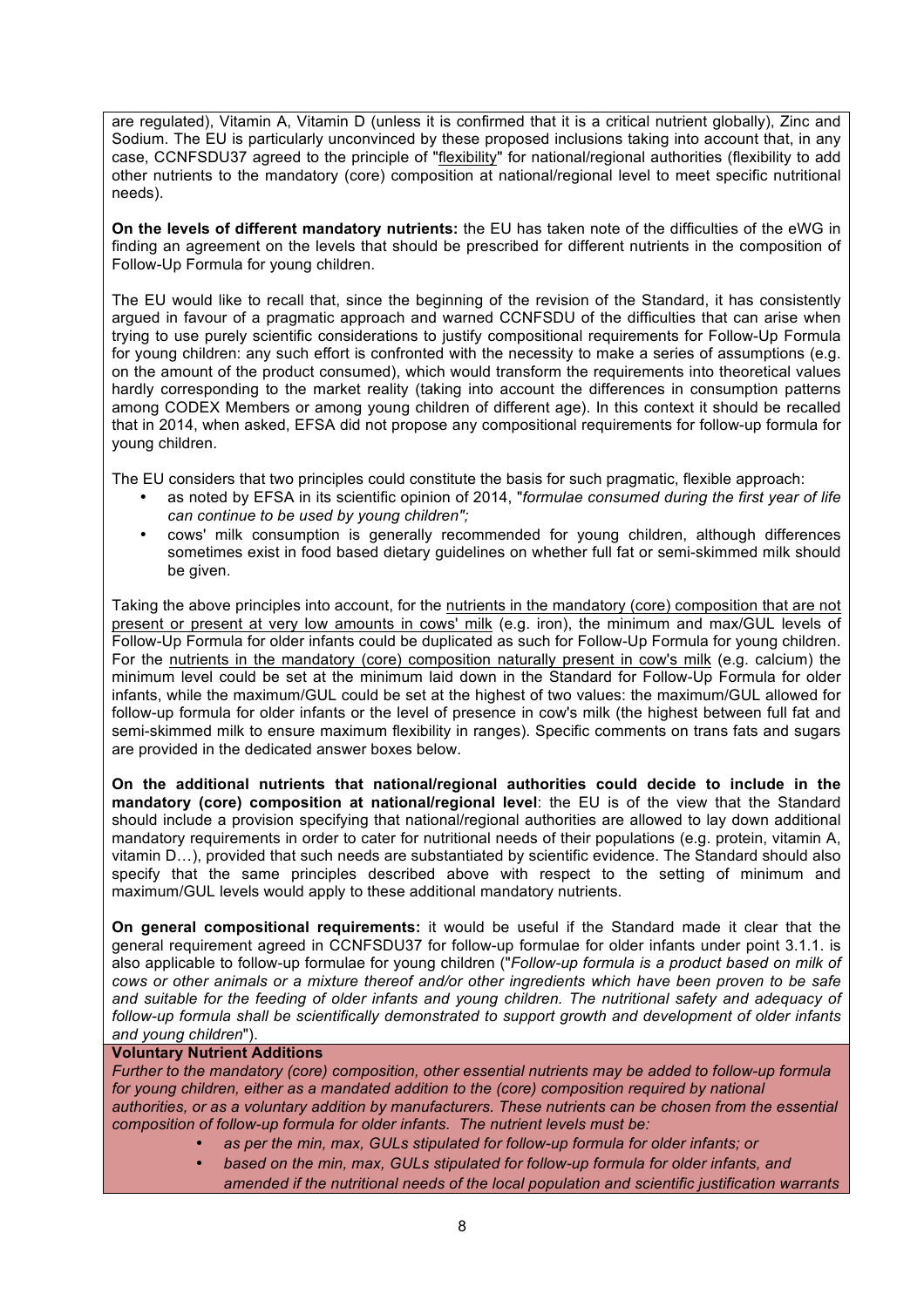*deviating from the level stipulated for older infants, or*

• *in conformity with the legislation of the country in which the product is sold.*

*Note: all footnotes relevant to these listed essential nutrients, also apply when added to follow-up formula for young children*

#### **QUESTION:**

Please comment on the proposed approach presented above for the voluntary addition of other essential nutrients. If you do not support this approach, please present an alternative approach with justification.

**Answer:** The EU would like to ask for further clarification of the approach proposed by the Chairs. In particular, it is not clear whether it is proposed that the text above is inserted as such in the Standard or it is required that eWG Members express a preference for one of the three bullet points.

In any case, the EU has already commented on the possibility for national/regional competent authorities to lay down additional mandatory compositional requirements. With respect to the possibility for manufacturers to voluntarily add to Follow-Up Formula for young children other nutrients permitted for Follow-Up Formula for older infants, the EU would also support the same logic described above: scientific justification is needed to prove the usefulness of the addition and the levels of formula/cow's milk should be taken as max/GUL (not the minimum given that these are voluntary additions).

#### **Optional Ingredients**

- In addition to the [mandatory (core)] compositional requirements [and voluntary essential nutrient provisions] listed under [insert appropriate subsection] to [and] [insert appropriate subsection]. other ingredients or substances may be added to follow-up formula for older infants [young children] where the safety and suitability of the optional ingredient for particular nutritional purposes, at the level of use, is evaluated and demonstrated by generally accepted scientific evidence.
- When any of these ingredients or substances is added, the formula shall contain sufficient amounts to achieve the intended effect, [taking into account levels in human milk].
- [The following substances may be added in conformity with national legislation, in which case their content per 100 kcal (100kJ) in the Follow-up Formula ready for consumption shall not exceed the levels listed below. This is not intended to be an exhaustive list, but provides a guide for competent national and/or regional authorities as to appropriate levels when these substances are added]. The Chairs propose deleting the third bullet point in preference for a principles based approach rather than inclusion of any substances in a list.

#### **QUESTION:**

Please comment on the proposed approach and principles presented above for the voluntary addition of optional ingredients and substances to follow-up formula for young children. If you do not support this approach, please present an alternative approach with justification.

**Answer:** The EU agrees with the approach proposed by the Chairs, in particular that the voluntary addition of optional ingredients to Follow-Up Formulae for young children should be based on generally accepted scientific evidence demonstrating the safety and suitability of the ingredient for use by young children.

# **Energy contribution from macronutrients**

#### **Energy contribution from macronutrients**

Please provide comment and justification as to whether it is necessary to define specific macronutrient percentage contribution to overall energy.

**Answer:** See general comments and additional comments below.

#### **Energy**

| <b>Energy</b>                                             |                |                                                                                                     |
|-----------------------------------------------------------|----------------|-----------------------------------------------------------------------------------------------------|
|                                                           |                | Members of the eWG have recommended that the energy density of follow-up formula for young children |
| should be established, and the following levels proposed: |                |                                                                                                     |
| <b>Energy</b>                                             |                |                                                                                                     |
| <b>Unit</b>                                               | <b>Minimum</b> | <b>Maximum</b>                                                                                      |
| kcal/100 ml                                               | [60]<br>[45]   | [70]                                                                                                |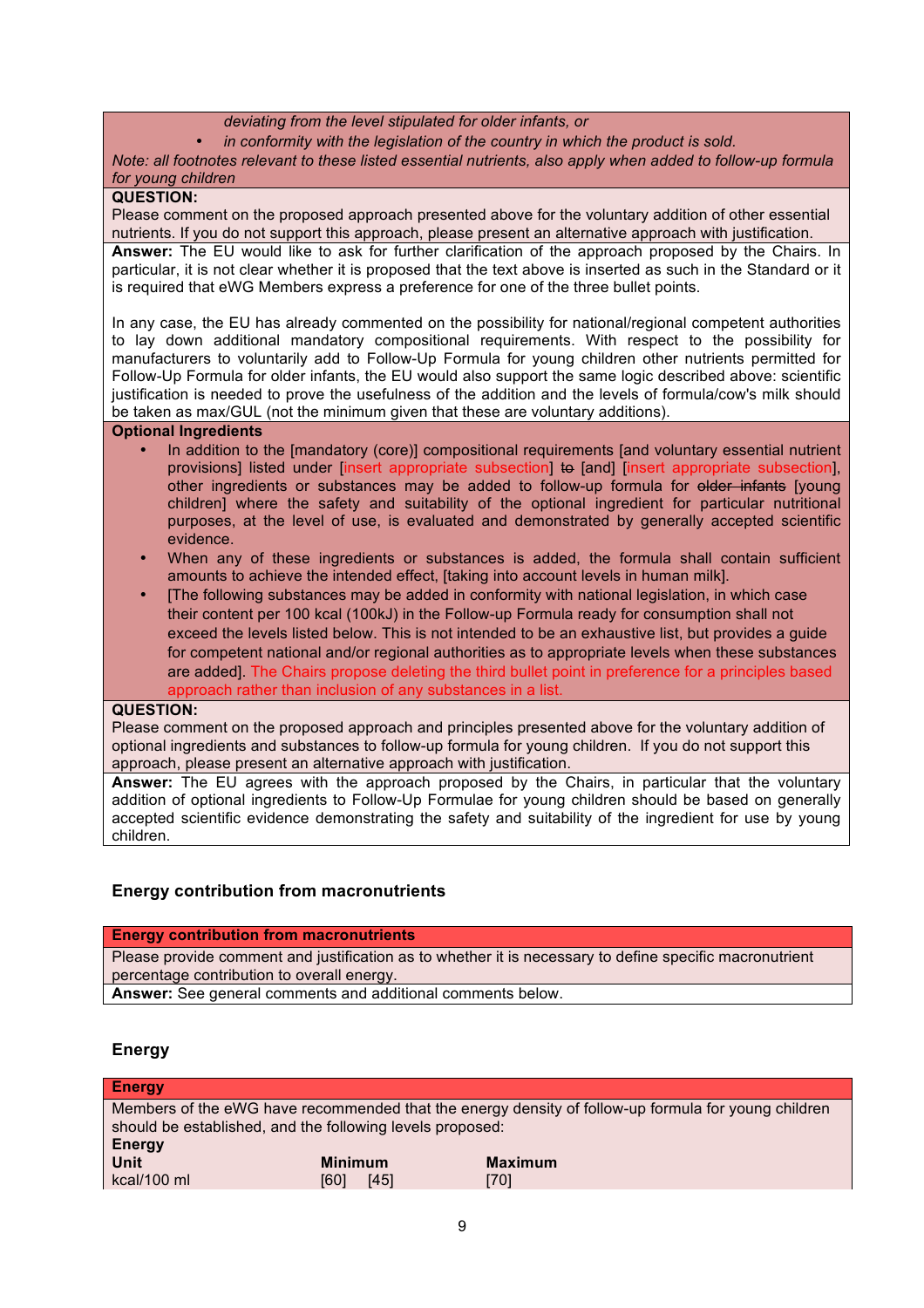| kJ/100 ml                                                                                                | [250] [188] | [293]          |                                                                                                        |  |
|----------------------------------------------------------------------------------------------------------|-------------|----------------|--------------------------------------------------------------------------------------------------------|--|
| Should the range for the energy density of follow-up formula for young children accommodate the energy   |             |                |                                                                                                        |  |
|                                                                                                          |             |                | content of full fat cows' milk and reduced fat cows' milk, or align with the minimum energy density of |  |
| follow-up formula for older infants?                                                                     |             |                |                                                                                                        |  |
| $\Box$ FUF-older infants & full fat cows' milk                                                           |             |                | $\Box$ Reduced fat cows' milk (~1.5-2% fat)                                                            |  |
| 60 kcal/100ml                                                                                            |             | 45 kcal/100 ml |                                                                                                        |  |
| 250 kJ/100 ml                                                                                            |             | 188 kJ/100 ml  |                                                                                                        |  |
| Answer: the EU does not find it necessary to regulate the energy content of follow-up formulae for young |             |                |                                                                                                        |  |
| children provided that limits are set to their sugar content.                                            |             |                |                                                                                                        |  |

## **Protein**

| <b>Protein</b>                                                                                 |
|------------------------------------------------------------------------------------------------|
| Considering the eWG's varied views, are minimum and maximum requirements necessary?            |
| If so, please state your preferred approach on how to establish protein requirements?          |
| Answer: see general comments. Protein requirements could be set at national/regional level, if |
| necessary, in line with the above-described approach.                                          |

# **Total Fat**

| <b>Total fat</b>                                                                                                             |                                                      |  |
|------------------------------------------------------------------------------------------------------------------------------|------------------------------------------------------|--|
| Based on the eWG recommendation to establish total fat requirements, please state your preferred<br>minimum total fat value? |                                                      |  |
| $\Box$ Current Codex FUF standard                                                                                            | $\Box$ Proposed Codex FUF standard for older infants |  |
|                                                                                                                              |                                                      |  |
| 3.0 g/100 kcal                                                                                                               | 4.4 g/100 kcal                                       |  |
| 0.7 g/100 kJ                                                                                                                 | 1.1 g/100 kJ                                         |  |
| $\Box$ Reduced fat cows' milk                                                                                                | $\Box$ Alternative value, please specify             |  |
| 3.5 g/100 kcal                                                                                                               |                                                      |  |
| 0.8 g/100 kJ                                                                                                                 |                                                      |  |
| Answer: see general comments. Total fat requirements could be set at national/regional level, if                             |                                                      |  |
| necessary, in line with the above-described approach.                                                                        |                                                      |  |

# **Essential Fatty acids**

#### **Lipids**

Based on the eWG recommendation to give consideration to the fatty acid profile of follow-up formula for young children, including maximum levels for trans fat, and noting the levels in full fat and reduced fat cows' milk, please state your preferred levels (with justification) as below:

Should levels for linoleic acid, α-linolenic acid and phospholipids be established for follow-up formula for young children? Please stipulate what these levels should be; min, max, GUL.

**Answer***:* see general comments. The EU considers that the Standard should regulate the quality of dietary fat and availability of ALA and DHA, whose intakes have been reported as inadequate in many countries, in line with the above-described approach.

With respect to trans fats, the EU would like to ask for clarification on the statement in the discussion paper whereby "*the average amount of trans fat in both full fat and reduced fat cows' milk is higher than what is permitted in the Codex Standard for Infant Formula, the proposed Codex Standard for Follow-up Formula for Older Infants, and that recommended by the 2015 IEG*". The scientific literature at our disposal indicates that the average trans fats content of milk fat is around 3% of total fatty acids<sup>6</sup>. This is the reason why both the Standard on Infant Formula and the text for Follow-Up Formula for older infants agreed at CCNFSDU37 specify that "*The content of trans fatty acids shall not exceed 3% of total fatty* 

<sup>&</sup>lt;sup>6</sup> See for example Mansson H, 2008, Fatty acids in bovine milk fat, Food & Nutrition Research DOI: 10.3402/fnr.v52i0.1821;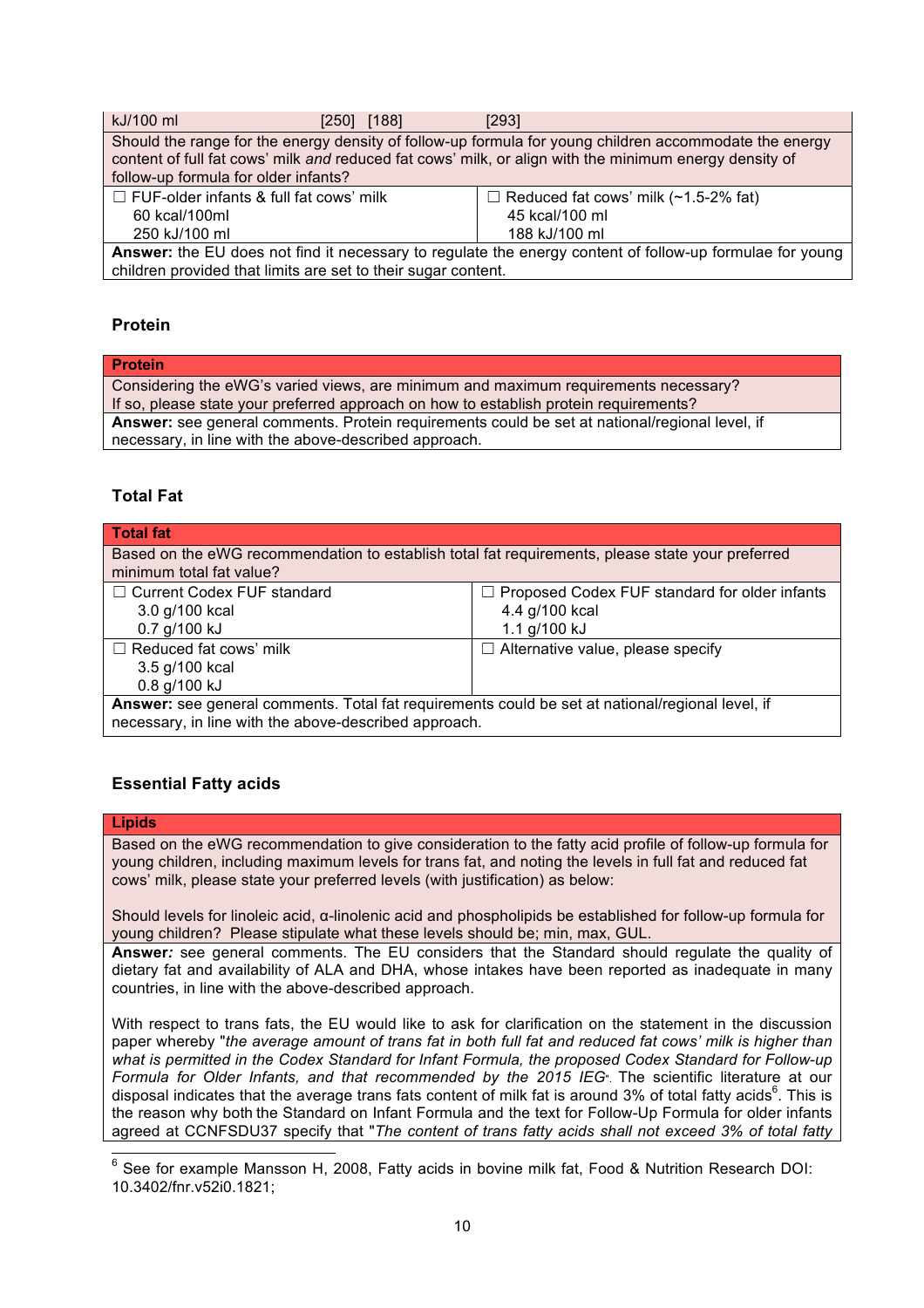*acids. Trans fatty acids are endogenous components of milk fat. The acceptance of up to 3% of trans fatty acids is intended to allow for the use of milk fat in (…) formulae".*

CCNFSDU38 should consider whether this provision is too prescriptive for normal cows' milks fortified with added vitamins/minerals. If this is the case, CCNFSDU38 should consider whether it would be sufficiently protective to only introduce the other restriction present in the Standard on Infant Formula (and also agreed for Follow-Up Formula for older infants) which states: "*Commercially hydrogenated oils and fats shall not be used in (…) formula*".

## **Carbohydrates**

#### **Total Available Carbohydrates**

Is a minimum available carbohydrate level required, if a consensus is reached on establishing minimum and maximum levels for energy, protein and total fat?

 $Yes$   $\Box$  No

**Answer:** see general comments. The EU considers that the Standard should regulate sugars and that there is no need to regulate carbohydrates amounts in general if sugars are regulated.

Carbohydrates in formulae for infants are an important source of energy and need to be regulated taking into account the contribution of the products to the infants' diet. However, energy needs and intakes of carbohydrates of young children are covered by a number of foods in their diet, so that no additional intake of carbohydrates needs to be assured and the Standard does not need to regulate carbohydrate levels. At the same time, sugar intakes of young children as well as the contribution of different products to the development of a preference for sweet tasting products are of public health concern in many parts of the world. This explains why the Standard should regulate sugars.

The EU notes that EFSA concluded in its Scientific Opinion on Dietary Reference Values for carbohydrates and dietary fibre<sup>7</sup>, that "there is some evidence that high intakes of sugars in the form of *sugar-sweetened beverages might contribute to weight gain*". In 2015, WHO stated that "*there is increasing concern that intake of free sugars – particularly in the form of sugar-sweetened beverages – increases overall energy intake and may reduce the intake of foods containing more nutritionally adequate*  calories, leading to an unhealthy diet, weight gain and increased risk of NCDs<sup>"8</sup>. The European Commission's report on young-child formulae also noted that some young-child formulae may contain levels of sugars that are generally not recommended for young children. In light of the above, and given the high prevalence of overweight and obesity in different regions of the world, the EU considers that the Standard should have specific provisions on sugars.

Two elements could be taken as a starting point for discussion in CCNFSDU38:

- The requirements for follow-up formulae for older infants and
- the possibility to lay down specific restrictions on free sugars and carbohydrate polymers that may contribute to giving products a sweet taste and are not present in cow's milk.

 <sup>7</sup> EFSA Panel on Dietetic Products, Nutrition, and Allergies (NDA); Scientific Opinion on Dietary Reference Values for carbohydrates and dietary fibre. EFSA Journal 2010; 8(3):1462

<sup>8</sup> WHO, 2015, Guideline: Sugars Intake for Adults and Children